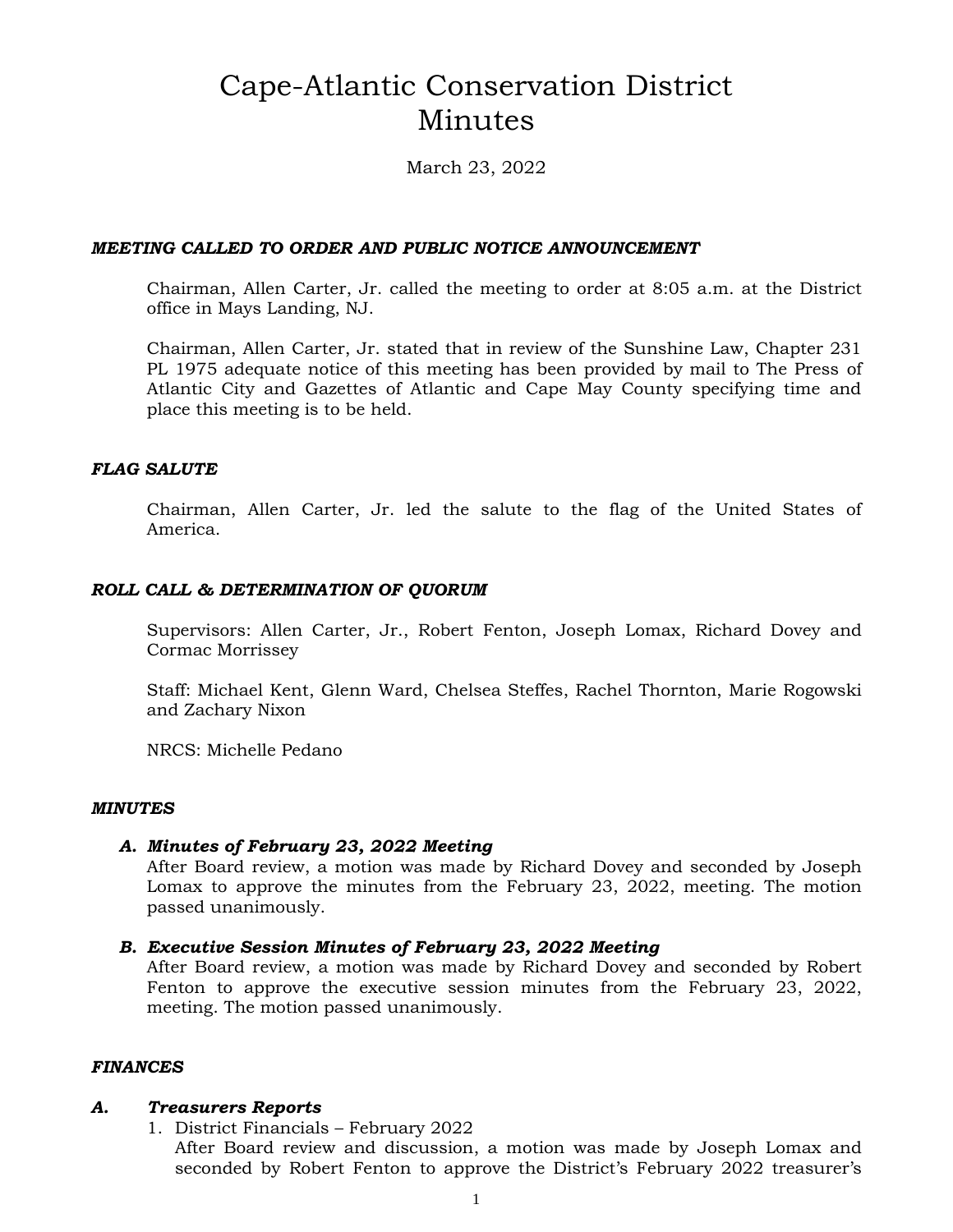report, balance sheet and expenses in the amount of \$51,202.07. The motion passed unanimously.

## 2. PMC Financials – February 2022

After review of the PMC monthly expense report for February 2022, a motion was made by Richard Dovey and seconded by Robert Fenton to approve treasurer's report, balance sheet and account balance of \$12,417.72. The motion passed unanimously.

# *B. FY-2021 Audit*

A copy of FY-2021 Audit was previously distributed to the Board for review. A motion was made by Joseph Lomax and seconded by Robert Fenton to accept audit as presented. The motion passed unanimously.

Joseph Lomax stated that there were no issues with audit, reflecting the excellent job staff is doing.

## *C. Farm Bureau Bank CD*

A 12-month CD with Farm Bureau Bank is due for renewal March 27, 2022. Michael Kent stated that the CD was rolled over for a term of one year at .75%.

## *D. Budget Committee*

Richard Dovey and Cormac Morrissey will serve on the FY-23 Budget Committee. The budget committee will meet with Michael Kent to review and discuss FY-23 budget.

#### *NEW BUSINESS*

## *A. Soil Erosion and Sediment Control Plans*

## *1. February 2022 Certifications*

A motion was made by Joseph Lomax and seconded by Richard Dovey approving all Plan Certifications listed on the February 2022 Application Report except for application 501-21. The motion passed unanimously.

A motion was made by Richard Dovey and seconded by Cormac Morrissey approving applications 501-21. Joseph Lomax recused. The motion passed.

## *2. February 2022 Re-certifications*

A motion was made by Cormac Morrissey and seconded by Joseph Lomax approving application listed on the February 2022 Re-Certification Application Report. The motion passed unanimously.

#### *3. District 251 Analysis Report*

Glenn Ward distributed and reported on District 251 Data Analysis Report that was prepared by Joseph Girnius, District Intern.

#### *B. Farmland Program*

#### *1. Conservation Plans*

After board review and discussion, a motion was made by Cormac Morrissey and seconded by Joseph Lomax approving the following Conservation Plan.

a. Egg Harbor Township, 107.98 acres, Forest Stewardship Plan

The motion passed unanimously.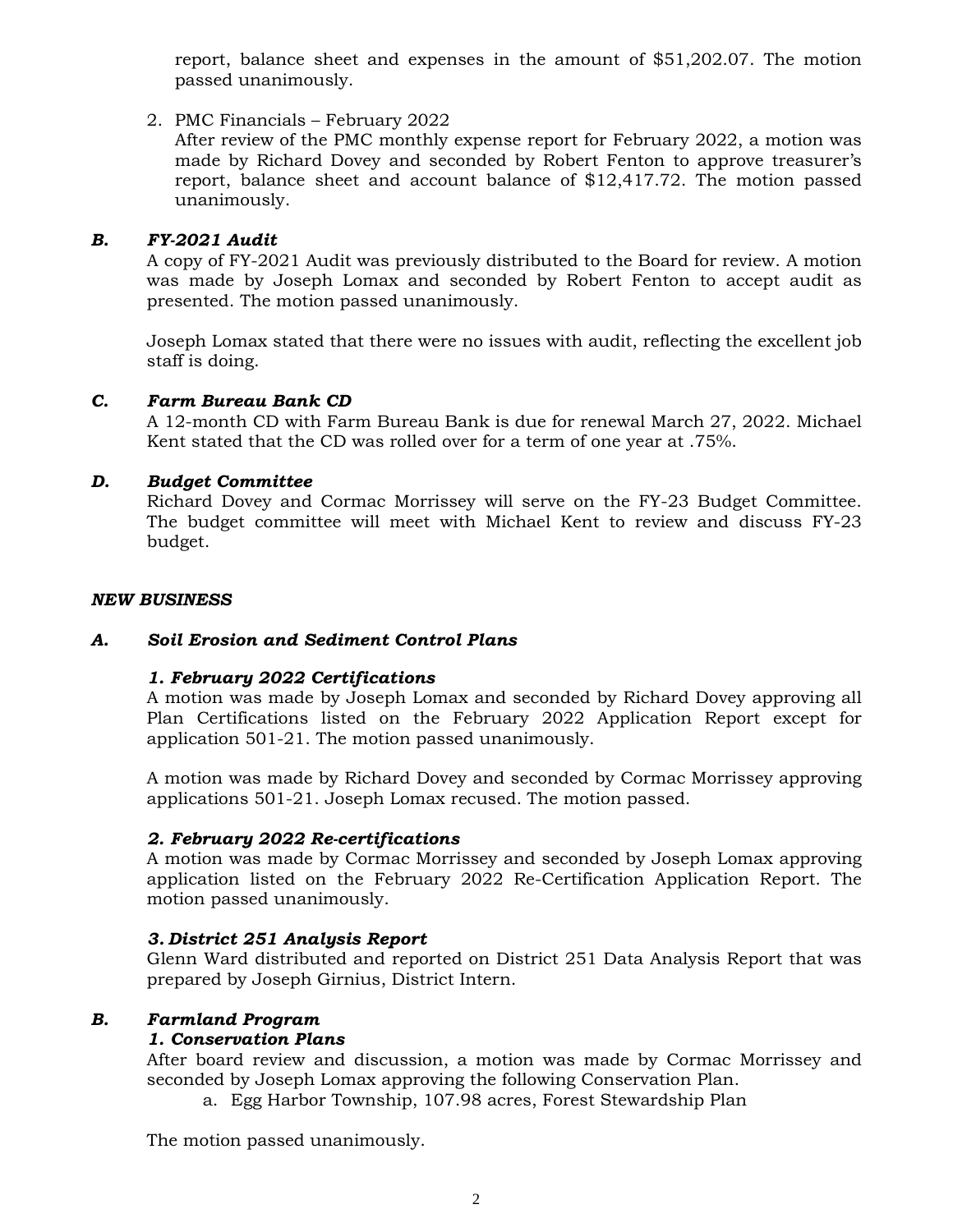## *C. Barnegat Bay Environmental Educators Roundtable*

Ocean County Soil Conservation District and Ocean County Parks and Recreation will be hosting their annual Barnegat Bay Environmental Educators Roundtable. Cost to attend is \$25.00 per person. After discussion a motion was made by Joseph Lomax and seconded by Robert Fenton to support staff and supervisors that wish to attend. The motion passed unanimously.

## *D. District Apparel*

New district apparel is needed for staff and supervisors. A motion was made by Richard Dovey and seconded by Joseph Lomax to research cost of new apparel to be presented at next meeting. The motion passed unanimously.

#### *CORRESPONDENCE*

## *A. Atlantic County 4-H Sponsorship*

Atlantic County 4-H Association is seeking support for their 2022 4-H Yearbook. A motion was made by Richard Dovey and seconded by Joseph Lomax to purchase a half page ad for \$100.00 as budgeted. The motion passed unanimously.

## *OLD BUSINESS*

## *A. Education*

#### Chelsea Steffes

-Update on District Newsletter that was sent out via email. Newsletter is also on website and Facebook page.

-Commented on Districts Poster Contest. Deadline for submittals is March 25th.

Glenn Ward

-Attended Envirothon planning meeting. At the present time six schools have registered. Absegami High School has signed up to participate. -Stated that Envirothon team presentation judges are needed.

#### *B. Grants*

#### Michael Kent

-Update on Civil Engineer Technician (CET) grant being filled by Ashley Hines at the NRCS Woodstown office.

#### Zachary Nixon

-Working under NACD Technical Assistance grant at the Vineland field office. Update on daily activities and projects being worked on.

#### *COMMENTS*

## *A. Staff*

#### *Rachel Thornton*

-Staying busy with plan review and site inspections.

-Working with District Intern, Joseph Girnius and taking him out in the field to conduct site inspections.

-Continuing to grow relations with builders and construction officials.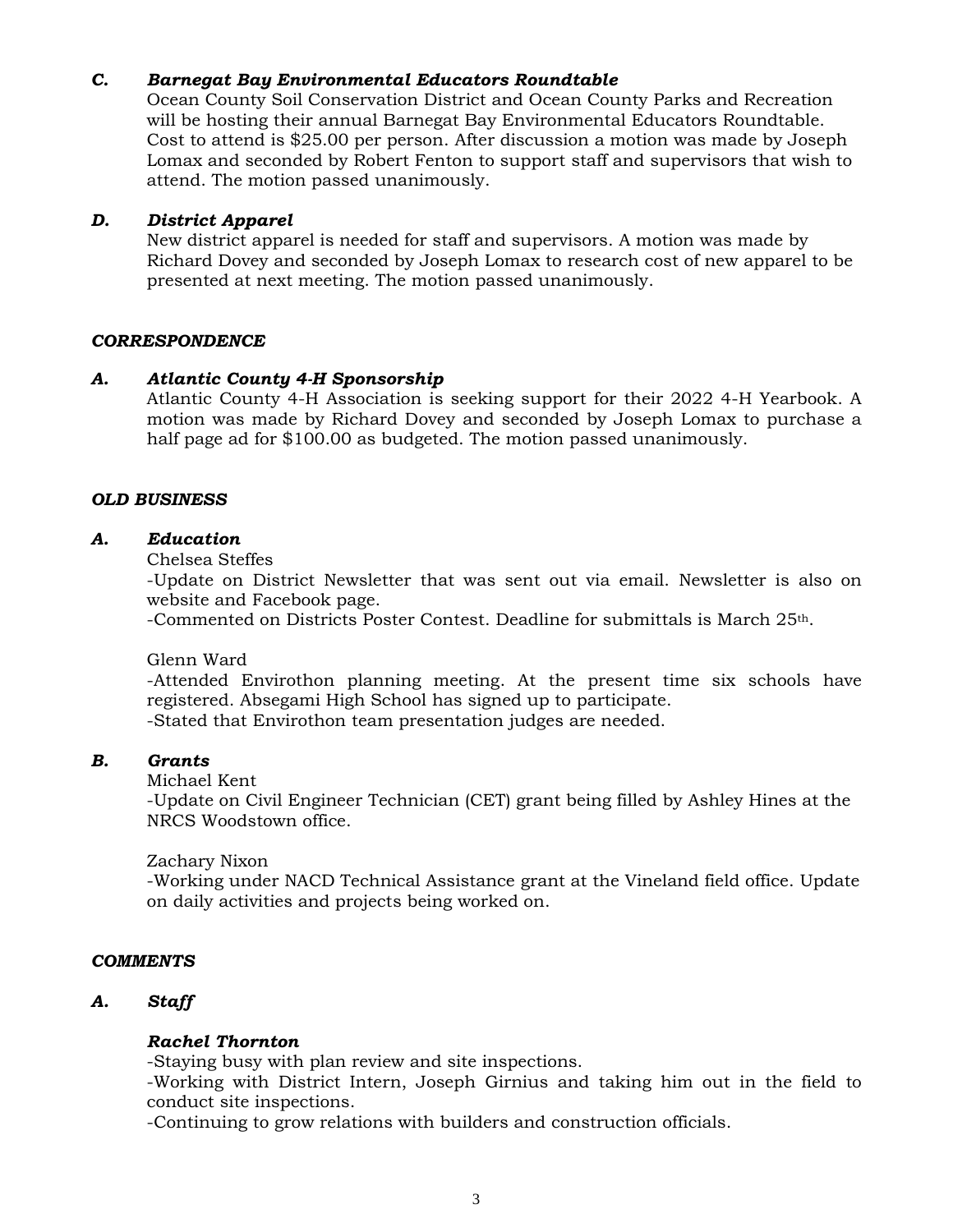# *Chelsea Steffes*

-Update on 251 activities.

-Finishing up SACD Farm Monitoring inspections and will be starting Cape May County preserved farm inspections.

## *Marie Rogowski*

-Office remains busy with large number of applications being submitted.

## *Glenn Ward*

-Gave update on 251 applications received and activity throughout the District.

-Update on staff continuing to make connections with builders and municipal staff.

-Preparing for Earth Day events.

-Update on staff training with John Showler.

## *Michael Kent*

-Participating in NRCS New Jersey strategic planning meeting. Will be invited to participate in second meeting later this summer.

-Atlantic County COVID status update. Building remains closed, mask mandate lifted.

-Reminder that NJACD Annual Partnership Meeting will be on Monday March 28, 2022 at the Freehold District.

## *B. Supervisors*

## *Robert Fenton*

-Busy with projects on the farm and getting boat ready for the season.

## *Joseph Lomax*

-Update on the recently released State Forestry Summary.

-Reported on upcoming meeting with Richard Dovey and Michel Kent to review Districts strategic plan.

-Update on the NACD Coastal Resources Policy Group.

-Invited to participate in the National Conservation Planning Partnership (NCPP).

#### *Cormac Morrissey*

-Attended a webinar hosted by DEP. They are collecting information in preparation of updating flood maps.

-Commented on housing shortages.

## *Richard Dovey*

-Commented on upcoming meeting with Joseph Lomax and Michel Kent to review Districts strategic plan.

-Looking forward to attending Annual NJACD Annual Partnership Meeting on Monday March 28th.

-Update on ACUA staffing.

-Update on trash transfer facility in Pleasantville.

-Reported on polyfluoroalkyl substance (PFAS).

## *Allen Carter, Jr.*

-Update from State Sod Growers Convention attended.

-Update from Turf Producers International Conference attended.

-Robert Andrzejczak seated as Farm Service Agency (FSA) State Executive Director.

-Commented on wind energy leasing parcels that were not bid on.

-Commented on a right-to-farm issue on a parcel of land in Upper Township.

-Reported on deer fencing funds available for non-preserved farms.